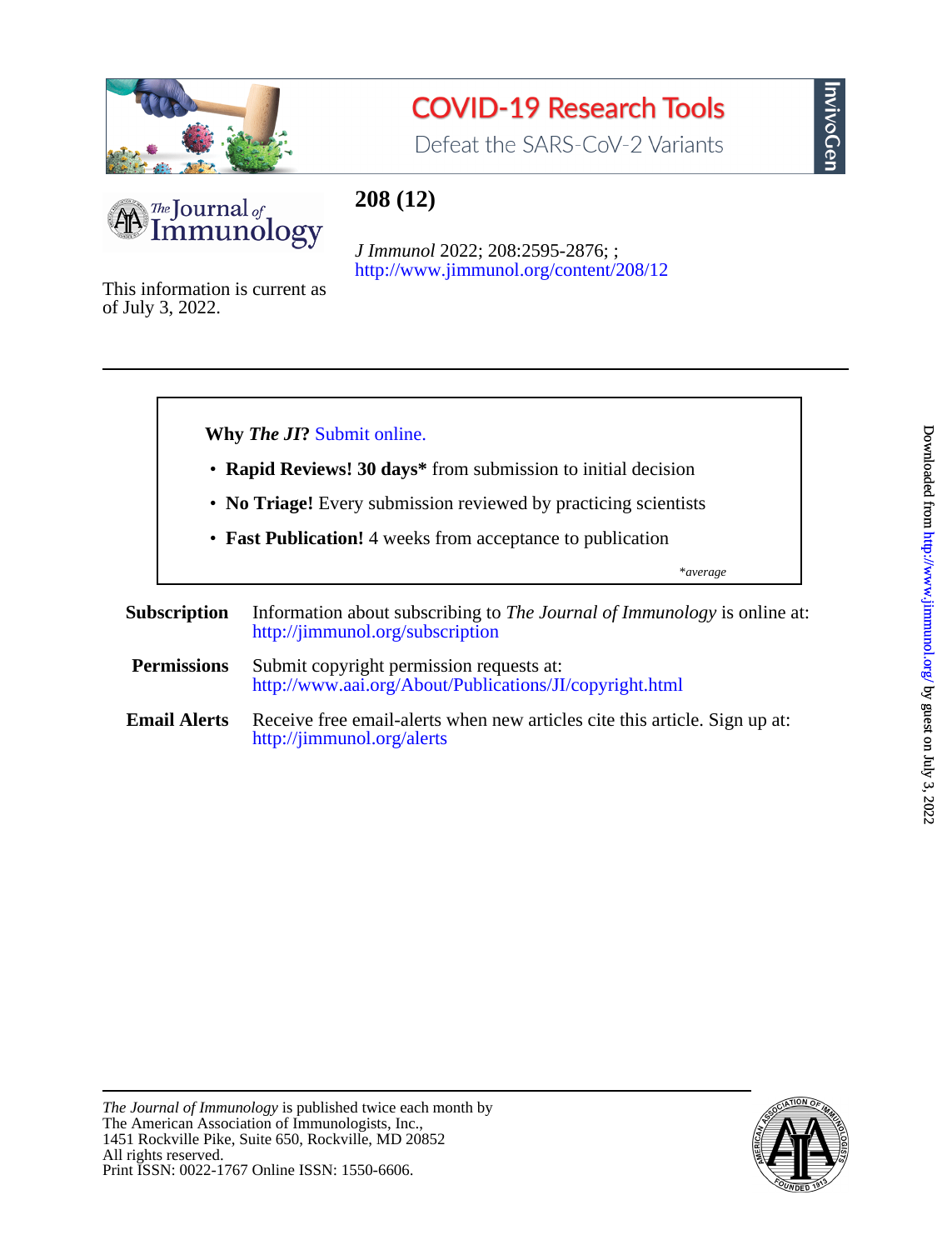# **Table of Contents**

VOL. 208 | NO. 12 | June 15, 2022 | Pages 2595–2890

#### Top Reads

2595 p38 $\alpha$  Inhibition Attenuates Atopic Dermatitis See article p. 2613 AIDing a Diverse B Cell Repertoire See article p. 2632 IL-33/ST2 Axis Supports Sjogren's Syndrome See article p. 2652 Heterologous Prime-Boost HIV Vaccination See article p. 2663 IFN Signaling Protects Blastocyst Stem Cells See article p. 2761 Stitching Together the Colorectal Cancer Ligandome See article p. 2856

#### Immunology Notes and Resources

2597 Comprehensive Update and Revision of Nomenclature on Complement C6 and C7 Variants Mariam Massri, Luisa Foco, and Reinhard Würzner

#### Allergy and Other Hypersensitivities

- 2613 The Developmental Transcription Factor p63 Is Redeployed to Drive Allergic Skin Inflammation through Phosphorylation by  $p38\alpha$ Yanek Jimenez-Andrade, Kathryn R. Hillette, Toshimi Yoshida, Mariko Kashiwagi, Min-Kyung Choo, Yinming Liang, Katia Georgopoulos, and Jin Mo Park
- 2622 Heat Shock Protein 90's Mechanistic Role in Contact Hypersensitivity Seong-Min Kim, Bradley Studnitzer, and Aaron Esser-Kahn

#### Antigen Recognition and Responses

2632 Activation-Induced Cytidine Deaminase Impacts the Primary Antibody Repertoire in Naive Mice Katherine Bao, Juan Zhang, Alexis Scherl, James Ziai, Azi Hadadianpour, Daqi Xu, Christopher Dela Cruz, John Liu, Yuxin Liang, Lucinda Tam, Cesar A. Corzo, Merone Roose-Girma, Soren Warming, Zora Modrusan, Wyne P. Lee, Kam Hon Hoi, and Ali A. Zarrin

On the cover: Following intraperitoneal injection, the growth of a murine high-grade B cell lymphoma of age-associated B cell origin (stained with Hoechst 33342 nuclear dye, blue) in the adipose mesentery of recipient mice (with ubiquitous expression of eGFP, green) induces the expansion of gp38<sup>+</sup> fibroblastic reticular stromal cells (red/yellow). Jia, X., J. Bene, N. Balázs, K. Szabó, G. Berta, R. Herczeg, A. Gyenesei, and P. Balogh. 2022. Age-associated B cell features of the murine high-grade B cell lymphoma Bc.DLFL1 and its extranodal expansion in abdominal adipose tissues. J. Immunol. 208: 2866–2876.

The Journal of Immunology (ISSN 0022-1767) is published twice each month by The American Association of Immunologists, Inc., 1451 Rockville Pike, Suite 650, Rockville, MD 20852, Phone: 301-634-7197, Fax: 301-246-8401. Subscription terms: New subscriptions and renewals begin January 1 and expire one year later (see http://www.jimmunol.org/subscription for prices and details). A special rate is available to members of The American Association of Immunologists, Inc. (see http://www.aai.org/ membership). The American Association of Immunologists, Inc., is not responsible for undeliverable issues. Replacement issues can be obtained, if available, at the regular price of single issues (see http://www.jimmunol.org/Subscription/Claims). Reprints of individual articles are available only from authors. Periodicals postage paid at Rockville, MD 20852, and at additional mailing offices. Country of origin U.S.A. Printed on acid-free recyclable paper. Postmaster: Send address changes 60 days in advance to The Journal of Immunology, Subscription Department, 1451 Rockville Pike, Suite 650, Rockville, MD 20852. Copyright © 2022 by The American Association of Immunologists, Inc.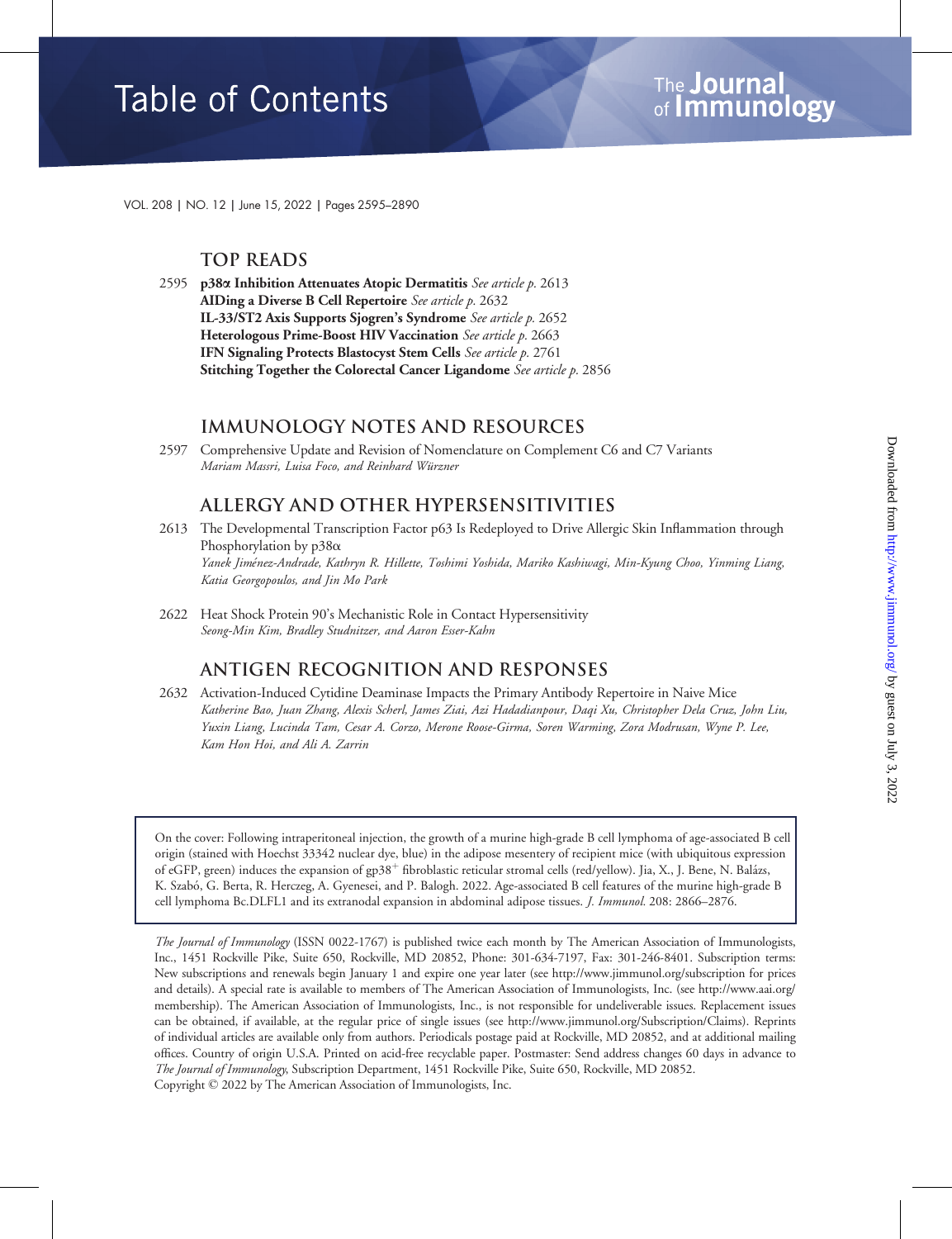#### **AUTOIMMUNITY**

- 2643 CD47 Promotes Autoimmune Valvular Carditis by Impairing Macrophage Efferocytosis and Enhancing Cytokine Production Lee A. Meier, Jessica L. Faragher, Victoria Osinski, Jennifer L. Auger, Rochus Voeller, Aubyn Marath, and Bryce A. Binstadt
- 2652 The IL-33/ST2 Axis Promotes Primary Sjögren's Syndrome by Enhancing Salivary Epithelial Cell Activation and Type 1 Immune Response Yuanji Dong, Bingxia Ming, Rongfen Gao, Qian Mo, Xuefen Wu, Fang Zheng, Jixin Zhong, and Lingli Dong

#### Clinical and Human Immunology

- 2663 T Cell Immunogenicity, Gene Expression Profile, and Safety of Four Heterologous Prime-Boost Combinations of HIV Vaccine Candidates in Healthy Volunteers: Results of the Randomized Multi-Arm Phase I/II ANRS VRI01 Trial Laura Richert, Jean-Daniel Lelièvre, Christine Lacabaratz, Lucile Hardel, Hakim Hocini, Aurélie Wiedemann, Frédéric Lucht, Isabelle Poizot-Martin, Claire Bauduin, Alpha Diallo, Véronique Rieux, Elodie Rouch, Mathieu Surenaud, Cécile Lefebvre, Emile Foucat, Pascaline Tisserand, Lydia Guillaumat, Mélany Durand, Boris Hejblum, Odile Launay, Rodolphe Thiébaut, and Yves Lévy, on behalf of the ANRS VRI01 Study Group
- 2675 A Deep Learning Model for Accurate Diagnosis of Infection Using Antibody Repertoires Yuan Chen, Zhiming Ye, Yanfang Zhang, Wenxi Xie, Qingyun Chen, Chunhong Lan, Xiujia Yang, Huikun Zeng, Yan Zhu, Cuiyu Ma, Haipei Tang, Qilong Wang, Junjie Guan, Sen Chen, Fenxiang Li, Wei Yang, Huacheng Yan, Xueqing Yu, and Zhenhai Zhang

#### Immune Regulation

- 2686 Zbtb46 Controls Dendritic Cell Activation by Reprogramming Epigenetic Regulation of cd80/86 and cd40 Costimulatory Signals in a Zebrafish Model Tong Shao, Jian-fei Ji, Jia-yu Zheng, Chen Li, Lv-yun Zhu, Dong-Dong Fan, Ai-fu Lin, Li-xin Xiang, and Jian-zhong Shao
- 2702 Translational Control by 4E-BP1/2 Suppressor Proteins Regulates Mitochondrial Biosynthesis and Function during  $CD8<sup>+</sup> T$  Cell Proliferation Ioannis D. Dimitriou, David Meiri, Yulia Jitkova, Alisha R. Elford, Marianne Koritzinsky, Aaron D. Schimmer, Pamela S. Ohashi, Nahum Sonenberg, and Robert Rottapel

#### Immune System Development

2713 Ontogeny of the B Cell Receptor Repertoire and Microbiome in Mice Amit Gilboa, Ronen Hope, Shira Ben Simon, Pazit Polak, Omry Koren, and Gur Yaari

#### Immunotherapy and Vaccines

2726 SM03, an Anti-CD22 Antibody, Converts Cis-to-Trans Ligand Binding of CD22 against  $\alpha$ 2,6-Linked Sialic Acid Glycans and Immunomodulates Systemic Autoimmune Diseases Kin L. Wong, Zhengdong Li, Felix Ma, Dong Wang, Nan Song, Chi H. Chong, Ka K. Luk, and Shui O. Leung

#### Infectious Disease and Host Response

- 2738 Interactions with Asialo-Glycoprotein Receptors and Platelets Are Dispensable for  $CD8<sup>+</sup> T$  Cell Localization in the Murine Liver James H. O'Connor, Hayley A. McNamara, Yeping Cai, Lucy A. Coupland, Elizabeth E. Gardiner, Christopher R. Parish, Brendan J. McMorran, Vitaly V. Ganusov, and Ian A. Cockburn
- $2749$  T-bet<sup>+</sup> B cells Dominate the Peritoneal Cavity B Cell Response during Murine Intracellular Bacterial Infection Krista L. Newell, Justin Cox, Adam T. Waickman, Joel R. Wilmore, and Gary M. Winslow

#### Innate Immunity and Inflammation

2761 Mouse Trophoblast Cells Can Provide IFN-Based Antiviral Protection to Embryonic Stem Cells via Paracrine Signaling Mona Fendereski, Biswas Neupane, Farzana Nazneen, Fengwei Bai, and Yan-Lin Guo